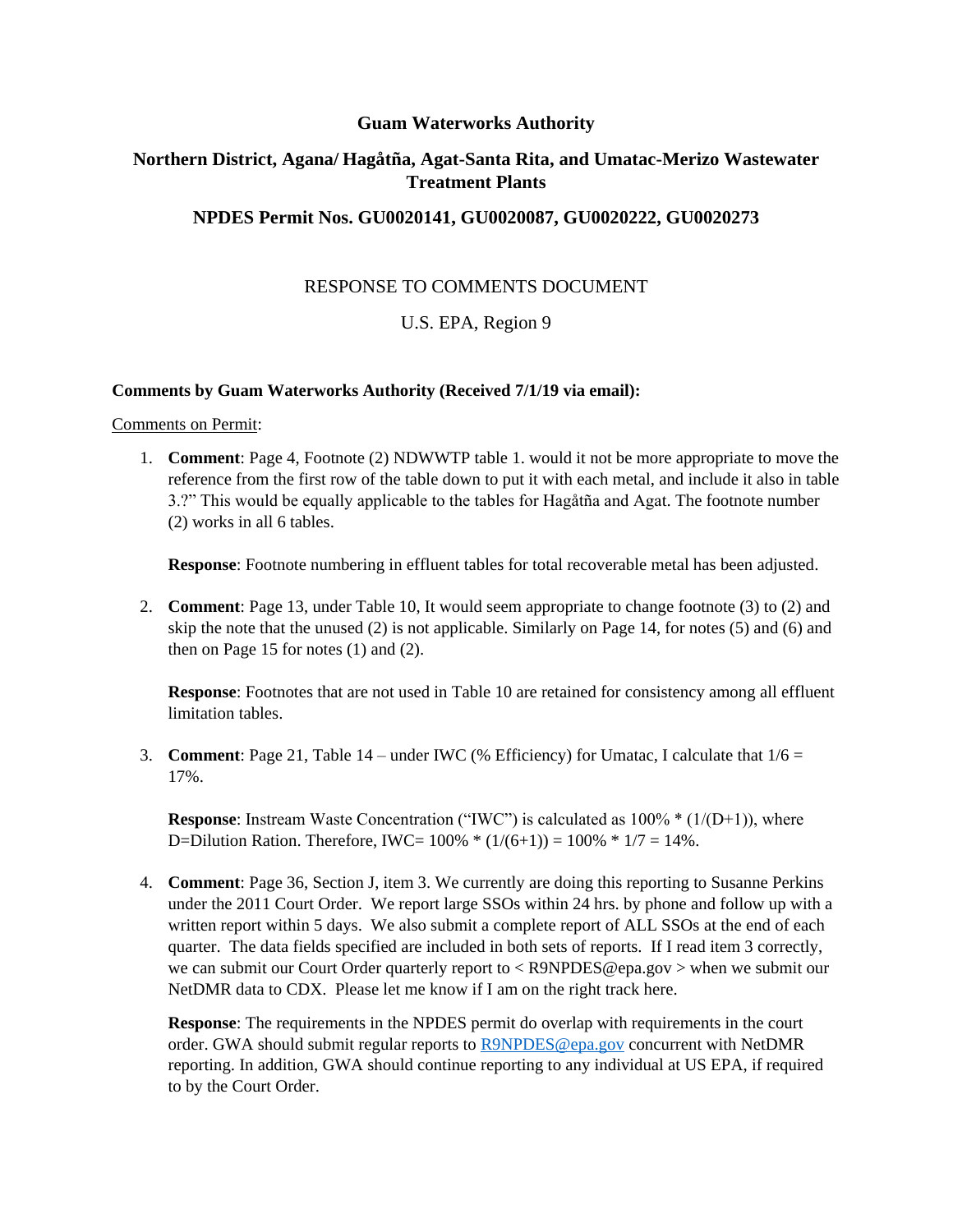The permit also references immediate reporting of SSOs which may endanger human health or the environment. This may overlap with GWA or the Court Order's definition of "Large," but is not explicitly defined in the permit.

5. **Comment**: Page 38. Item L – is still green – I guess we change it when we get GEPA's 401 certification.

**Response**: EPA updated the 401 certification language in response to receiving the 401 certification.

6. **Comment:** Page 57, Hagåtña WWTP schematic is still the old one without CEPT.

**Response**: Hagatna WWTP schematic updated to reflect CEPT.

#### Comments on Fact Sheet:

1. **Comment**: Umatac minimum fiver flow should be 1.5 cfs (not cfu).

**Response**: Umatac minimum river flow adjusted.

2. **Comment:** Page 5, Baza Gardens WWTP, third paragraph, I think the sentence should read "and re-routed all flows to the Agat-Santa Rita facility by September 2018 that date.

**Response**: Baza Gardens upgrades description updated.

3. **Comment**: Pages 7-9 Section V, DESCRIPTION OF DISCHARGE does not take advantage of the recent (2018-2019) performance of the Agat-Santa Rita WWTP – We are getting CDX replies in NetDMR for ASRWWTP of permit compliance with no errors.

**Response:** Reasonable potential calculations were conducted based on data available at time of application review. Although EPA would consider more recent information, Agat-Santa Rita has been operating for less than one year and has not accumulated enough data for a reliable, updated reasonable potential analysis without the use of historical data. EPA may use updated data for next permit issuance and adjust limits accordingly.

4. **Comment**: Could we get some clarification on Footnote (1) [Page 9]? I have looked at my copy of the Guam Water Quality Standards and would like a little more information included in that footnote.

**Response:** Footnote 1 states: "Standard is variable and dependent on additional effluent or receiving water characteristics." The footnote is in reference to temperature, ammonia, and dissolved oxygen standards.

The Guam Water Quality Standard for temperature is: "Water shall not be changed more than 1.0 degree Centigrade from ambient conditions.

The standard for ammonia is pH-dependent.